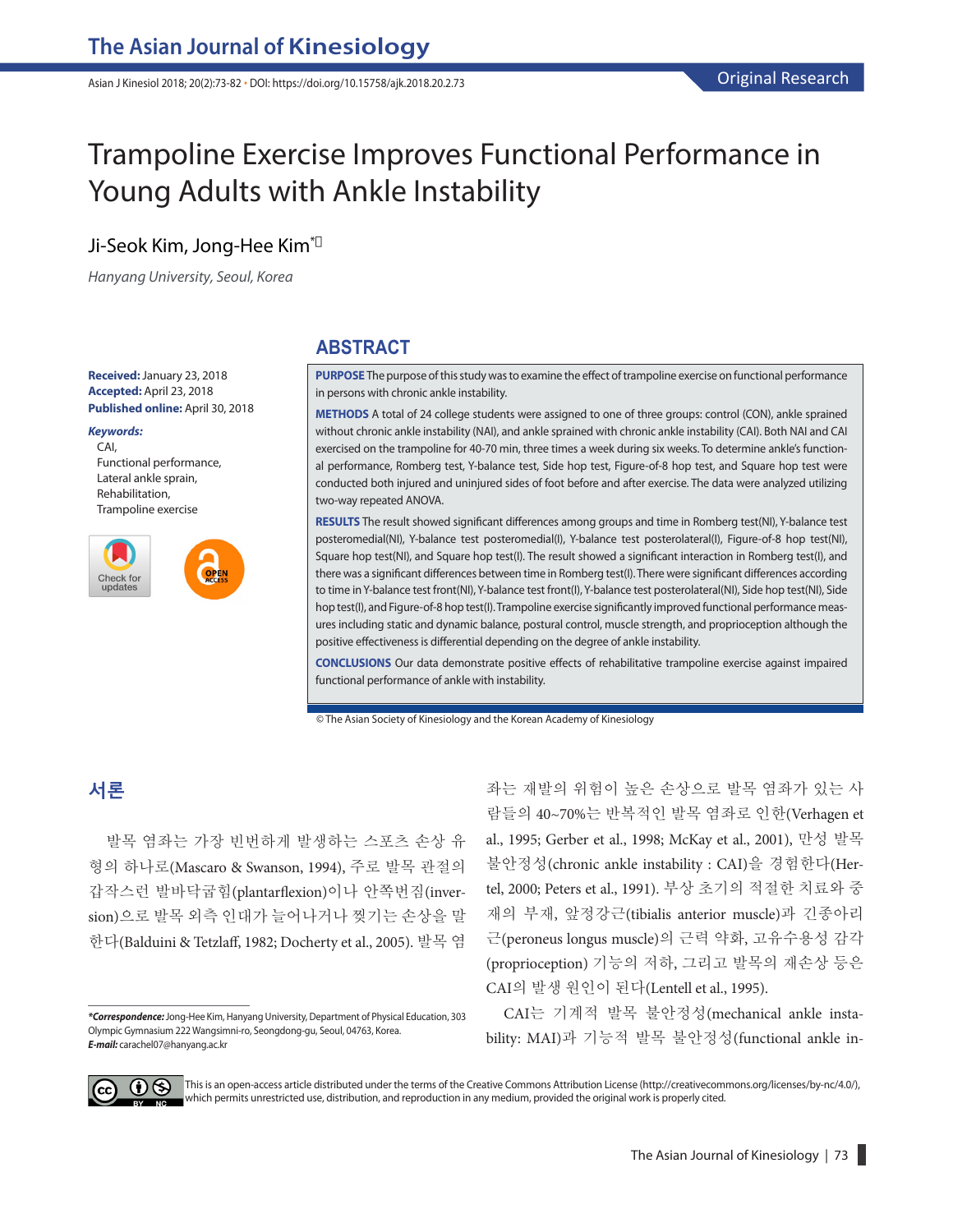stability: FAI)으로 구분된다(Hertel, 2000). MAI는 발목 인 대 조직의 구조적 손상에 의해 발목 관절의 퇴행적 변화 (degenerative changes)와 윤활액의 변화(synovial changes) 를 동반하여 불안정성이 초래된 것을 말한다. 일반적으 로, MAI는 전방 당김 검사(anterior drawer test), 내반 스트 레스 검사(varus stress test), 방사선 검사(X-ray), 자기공명 영상(MRI) 등을 통해 발목 인대의 이완 상태를 기준으로 판별한다. 한편, FAI는 발목 주변의 인대, 근육, 건의 고유 수용성 감각 기능의 결여, 근력 약화, 그리고 협응력과 자 세 조절 능력의 저하 등에 의하여 발생하며, 주로 발목 염 좌의 재발(recurrence)이나 발목의 휘청거림(giving way) 등을 기준으로 판별한다.

발목 염좌의 재발을 최소화하고, CAI로 전이되는 것 을 사전에 예방하기 위해서는 주로 손상 초기에 PO-LICE(Protection, Optimum Loading, Ice, Compression, Elevation) 요법, 물리치료, 목발과 보조기 착용, 약물 투여, 운 동 요법과 같은 보존적 치료 방법이 이용된다. 또한, 다양 한 보존적 치료에도 불구하고 증세가 호전되지 않는 경 우나 손상 후 장기간 방치하여 증세가 더 악화되는 경우 에는 환자 개인의 상태에 따라 인대 재건술(ligament reconstruction)과 같은 외과적 처치가 시행되기도 한다. 하 지만, 보존적 치료 방법이나 외과적 처치를 통해 증상이 완화되어도, 손상으로 인한 기능적인 문제가 여전히 남 아있는 경우가 빈번하다. 재활 운동은 발목의 불안정성 을 개선하고 기능적 수행능력(functional performance)을 회복하는데 반드시 필요하다(Zech et al., 2009). 또한, 재활 운동의 목적은 부상을 입기 전과 동일하거나 그 이상의 기능적 수행능력을 회복하는 것이므로(Seung Hee & Shin Eon, 2011), 기능적 수행능력은 성공적인 재활의 가장 중 요한 지표가 된다. 따라서, CAI를 가지고 있는 환자들의 재활 운동과 평가는 발목의 기능적 움직임을 반드시 고려 해야 한다(Docherty et al., 2005).

CAI 환자들을 위한 재활운동은 발목 주위의 근력 강화 운동, 운동감각 기능의 향상을 위한 고유수용성 감각 운 동, 자세 조절 능력의 호전을 목표로 하는 평형성 운동, 신 경근 회복 운동 등이 권장된다(Eils & Rosenbaum, 2001; Se fton et al., 2011). 재활 운동의 형태는 도구 없이 한 발로 서 기와 같은 균형 운동에서부터 흔들판(wobble board), 듀라 디스크(dura disc), 뱁스 보드(baps board), 트램폴린(trampoline), 세라밴드(thera-band) 등의 기구를 사용하는 균형 운동에 이르기까지 매우 다양하다.(Kaminski et al., 2003; Kidgell et al., 2007; McKeon et al., 2008; Cha & Kim, 2009; Doherty et al., 2017). 여러 선행연구들은 불안정한 지면에 서의 균형 운동이 근력, 평형성, 자세 진동 등에 긍정적인 영향을 주어 근신경계의 통합에 효과적임을 보고하였다 (Richie, 2001; Mettler et al., 2015). Mckenzie et al(1985)은 재 활 운동 시 에너지를 흡수하는 기구를 사용하는 것이 인 체의 충격력(impact force)을 감소시켜 손상 부위의 부담 을 최소화하는 장점이 있다고 하였다.

특히, 트램폴린 운동은 스프링의 탄력과 반동을 이용 하는 운동으로, 신체 균형 감각과 하지 근력, 그리고 발목 의 유연성을 증진시키는 데 효과적이다. 또한, 트램폴린 운동은 참여자들의 운동 흥미를 강하게 유발함과 동시에 종합적인 신체 기능을 향상시키고, 고유수용성 감각과 관절위치 감각을 회복하는데 유용하다(Schlosser, 1997). Cha & Kim (2009)은 발목 불안정성이 있는 학생을 대상으 로 뱁스 보드 운동과 트램폴린 운동이 정적 평형성과 동 적 평형성에 유의한 향상을 나타냈다고 하였으며, Elis & Rosenbaum (2001)은 트램폴린을 포함한 복합 재활 운동 이 발목 불안정성 환자들에게 관절 위치 감각(joint position sense), 자세 동요(postural sway), 근 반응 시간(muscle reaction time)을 향상시키고, Kidgell et al. (2007)은 트램폴 린 운동이 자세 조절 능력(postural control) 증진에 효과적 임을 규명하였다.

하지만, CAI 환자들의 발목 불안정성 정도를 고려하여 트램폴린 재활 운동의 독립적인 효과를 비교한 연구는 없 으며, CAI 환자를 위한 세부적인 트램폴린 재활 운동 프 로그램을 제시하고, 발목의 건측(uninjured side)과 환측 (injured side)을 포함한 종합적인 기능적 수행능력에 미치 는 영향을 분석한 연구는 전무한 실정이다. 따라서 본 연 구에서는 트램폴린 운동이 발목 불안정성에 따른 기능적 수행능력에 미치는 영향을 규명하고자 한다.

## **연구방법**

#### **연구대상**

본 연구의 대상은 서울에 소재한 H대학에 재학 중인 20 대 대학생으로 사전에 연구의 취지 및 내용을 충분히 듣 고 연구에 동의한 참여자를 대상으로 하였다. 먼저 자발 적으로 참여의사를 밝힌 대상자들을 사전 모집하여 국제 발목 컨소시움(international ankle consortium)에서 제시하 는 CAI 환자 모집에 대한 최소한의 표준 선정 기준 및 배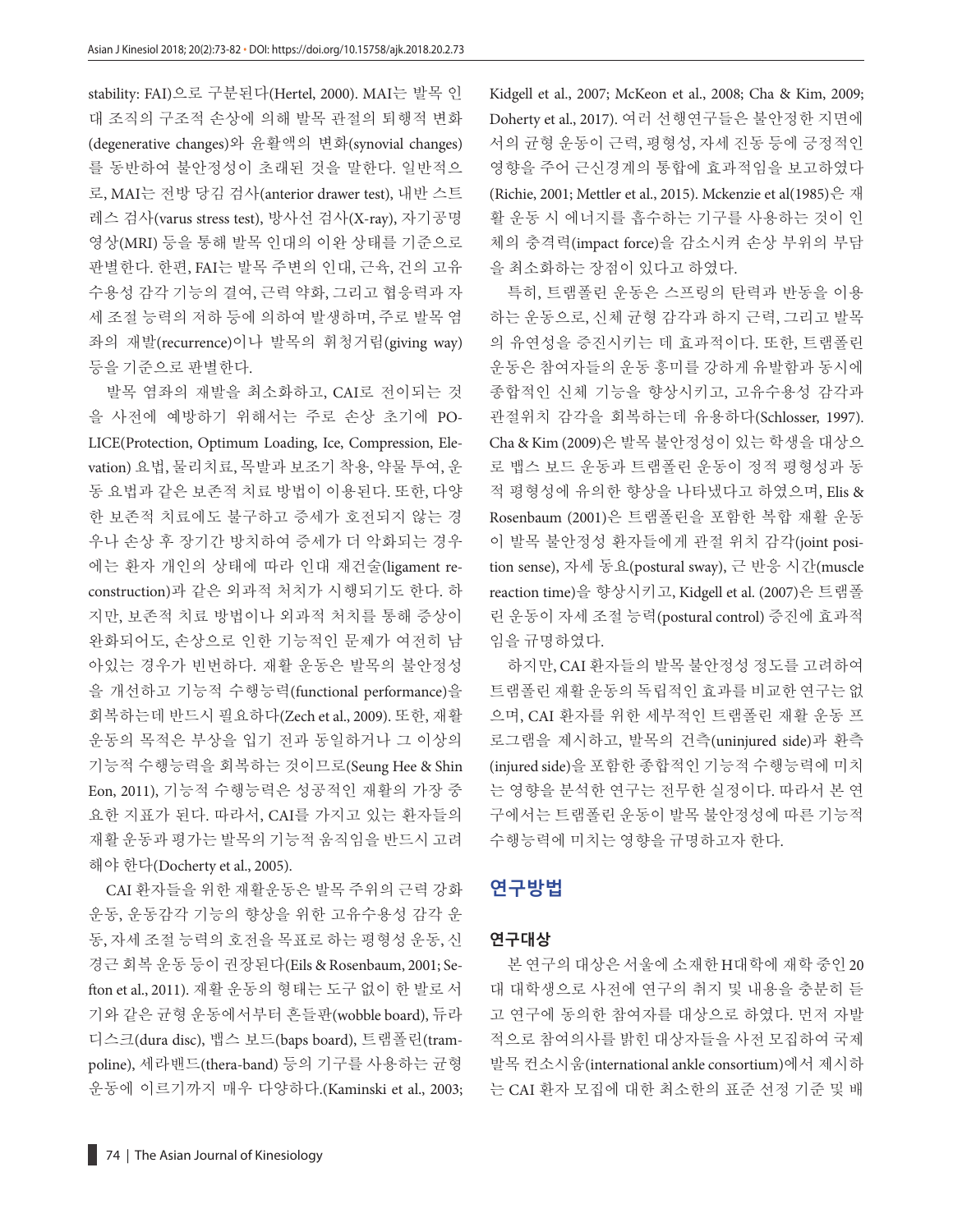제 기준(Gribble et al., 2016; Gribble et al., 2014)을 바탕으 로 세 가지의 발목 불안정성 검사지(AII, IdFAI, CAIT)를 통해 24명을 최종 선정하였다. 통제군으로는 발목 염좌를 한 번도 경험하지 않은 집단(CON, n=8), 운동군으로는 발 목 염좌가 있었지만 현재 발목의 안정성이 있는 것으로 판별된 집단(NAI, n=6)과 발목 염좌가 있었고 현재 발목 의 불안정성이 있는 것으로 판별된 집단(CAI, n=10)으로 분류하여 진행하였다. 본 연구의 모든 과정은 H대학교 기 관생명윤리위원회(IRB)에 사전승인(HYI-16-073-2)을 받 은 후에 실시하였으며, 사전 실험 및 본 실험은 2016년 6월 부터 2016년 12월까지 실시되었다. 피험자들의 신체적 특 성은 <Table 1>과 같다.

### **실험설계 및 절차**

트램폴린 운동 강도는 운동자각도 측정지수(Rating of Perceived Exertion: RPE), 즉 실험 참여자들이 자각하는 강 도를 고려하여 운동을 수행하도록 하였다. 트램폴린의 운 동 강도는 1~2주는 저강도(RPE: 9-10, very light), 3~4주는 저중강도(RPE: 11-12, fairly light), 5~6주는 중등강도(RPE: 13-14, somewhat hard)로 총 6주간 주 3회씩 실시하였다. 운 동 처치는 CAI 환자 및 운동용 트램폴린(Jumping Fitness 사의 Jumping PROFI)을 처음 접해보는 것을 고려하여 가 벼운 강도의 트램폴린 운동 적응기간(1주간, 주 3회, 40분) 을 두었다. 또한, 트램폴린에 손잡이를 장착하여 운동 중 안전을 고려하였다. 트램폴린 운동 프로그램은 Tawney & Gast(1984)의 운동 프로그램을 본 연구의 목적에 맞게 동 작을 추가하고 변형하여 basic motion, jogging, stomping, left/right leg balance, combined balance, rebound, scissors, one on one, two on two의 10개 동작을 운동 시간과 운동 박 자를 조절하여 실시하였다. 운동은 준비운동 5분, 본 운동 (저강도 30분, 저중강도 45분, 중강도 60분) 정리운동 5분

| <b>Table 1.</b> Physical characteristic of subjects (M±SEM) |                 |                |                  |  |  |  |
|-------------------------------------------------------------|-----------------|----------------|------------------|--|--|--|
| Group                                                       | Height (cm)     | Weight (kg)    | Age (yr)         |  |  |  |
| $CON(n=8; male:6,$<br>female: 2)                            | $172.59 + 2.38$ | $66.45 + 3.58$ | $21.40 \pm 0.55$ |  |  |  |
| $NAI(n=6; male: 5,$<br>female: 1)                           | $169.27 + 1.83$ | $66.85 + 6.31$ | $21.45 \pm 0.87$ |  |  |  |
| CAI(n=10; male: 7,<br>female: 3)                            | $172.54 + 2.48$ | 73.50 ± 4.37   | $22.62 \pm 1.00$ |  |  |  |

으로 회당 40-70분간 실시하였다. 트램폴린 운동은 동일 한 지도자의 지도하에 음악 및 박자에 맞추어 그룹운동의 형태로 수행되었다.

#### **측정항목 및 방법**

발목의 기능적 수행능력을 측정하기 위하여 Romberg test, Y-balance test, Side hop test, Figure-of-8 hop test, Square hop test를 실시하였다. 그리고 모든 측정 변인은 건측과 환측을 구분하여 측정하였다. 통제군의 건측과 환측은 자 신이 우세하다고 응답한 발을 건측으로, 나머지 발을 환 측으로 설정하여 측정하였다. Y-balance test는 2회, 그리고 그 이외의 검사는 각 3회씩 측정한 값의 평균을 측정값으 로 사용하였다.

**Romberg test** Romberg test는 정적 평형성과 자세 조 절 능력을 평가하기 위한 검사로, 검사의 측정자 간 신뢰 도는 ICC=.99 이고, 측정자 내 신뢰도는 ICC=.90-.91로 높 다(Franchignoni et al., 1998). 피험자는 양손을 허리에 두고 한 쪽 다리는 들어서 엉덩관절(hip joint)과 무릎관절(knee joint)을 90°로 굽힘(flexion) 자세에서 한 발로 선 다음 시 작 신호와 함께 눈을 감고 최대한 오랜 시간 동안 균형을 유지하는 시간을 측정하였다(Khasnis & Gokula, 2003). 검 사 종료는 피험자의 다리가 무릎에서 떨어져 지면에 닿는 경우나, 균형을 잃고 심하게 흔들리는 경우로 하며, 측정 값은 0.01초(sec) 단위로 기록하였다.

**Y-balance test** Y-balance test는 하지의 동적 평형성을 포함한 기능적 수행능력을 평가하기 위해 개발된 도구인 Star Excursion Balance Test(SEBT)의 8개 방향 중에서 CAI 를 가진 피험자를 판정하는 데 높은 신뢰도를 지닌 것으 로 알려진 3개 방향인 전방(front), 후내측(posteromedial), 후외측(posterolateral)을 측정하는 검사이다. 검사의 측정 자 간 신뢰도와 측정자 내 신뢰도가 각각 ICC=.85-.89와 ICC=.99-1.00로 높은 신뢰도를 가지고 있다(Plisky et al., 2009). 테이프를 이용하여 전방의 일직선을 기준으로 양 쪽으로 135°가 되는 곳에 Y자가 되도록 후내측과 후외측 을 표시하고, 중앙선에서 피험자가 다리를 내딛은 점까 지의 거리를 cm 단위로 측정하였다. 학습효과를 최소화 하기 위해 각 방향마다 2회의 연습 후 측정하였다. 디딤발 이 지면에서 들리거나, 균형을 잡기 위해 내딛은 발로 지 면을 지지하는 경우, 발을 내딛은 후 다시 시작자세로 돌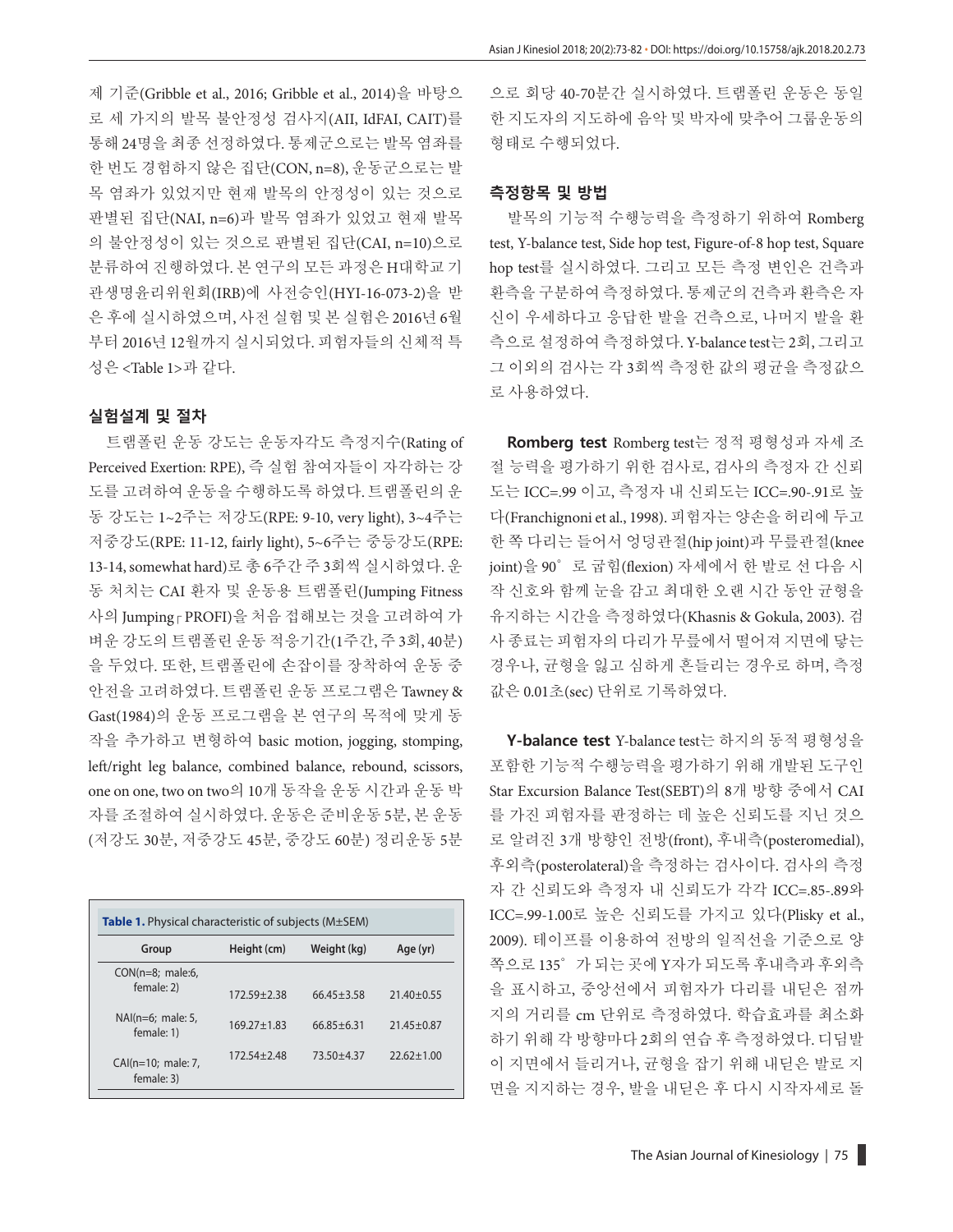아오지 못하는 경우에는 실패로 간주하고 재측정하였다.

**Side hop test** Side hop test는 발목의 관상면(frontal plane)과 횡단면(transverse plane)에서 일어나는 안쪽번짐 (inversion)과 가쪽번짐(eversion)의 방향전환능력을 평가 하기 위한 검사로, 측정자 간 신뢰도는 ICC=.87-.93이고, 측정자 내 신뢰도는 ICC=.84로 높다(Docherty et al., 2005; Gustavsson et al., 2006). 한 발로 30cm 간격의 선을 좌우로 뛰어넘었다가 다시 원위치로 돌아오는 것을 1회로 하여 최대한 빠르게 10회 반복 수행하는 시간을 0.01초(sec) 단 위까지 기록하였다. 만일 선을 밟았을 시, 반칙 처리하고 30초 뒤 재측정하였다.

**Figure-of-8 hop test** Figure-of-8 hop test는 발목의 관 상면과 횡단면에서 일어나는 안쪽번짐과 가쪽번짐, 그리 고 안쪽돌림(medial rotation)과 가쪽돌림(lateral rotation) 의 방향전환능력을 평가하기 위한 검사로, 측정자 간 신 뢰도는 ICC.96-.98이고, 측정자 내 신뢰도는 ICC=.95로 신 뢰도가 높다(Carey et al., 2009; Mohammadi et al., 2015). 5m 간격으로 훈련용 콘(training cone)을 일직선으로 배치 한 후, 한 발로 8자 모양을 그리며 콘을 가로질러와 출발 지점으로 돌아온 시간을 0.01초(sec) 단위로 기록하였다. 반대쪽 발이 지면에 닿는 경우, 넘어지는 경우, 콘을 쓰러 트리는 경우는 실패로 간주하고 30초간 휴식 후 재측정 하였다.

**Square hop test** Square hop test는 관상면과 시상면 (sagittal plane)에서의 종합적인 발목관절의 움직임과 방 향전환능력을 평가하기 위한 검사로, 측정자 간 및 측정 자 내 신뢰도는 각각 ICC=.85, ICC=.90으로, 신뢰도가 높 은 검사다(Caffrey et al., 2009; Gustavsson et al., 2006). 한 면 이 40cm인 정사각형 바깥에 한 발로 선다. 그리고 각 사면 을 밖에서 안으로, 안에서 밖으로 넘나드는 동작을 반복 후 시작점으로 돌아오는 것을 2번 연이어 수행한 시간을 0.01초(sec) 단위로 기록하였다. 오른발은 시계방향, 왼발 은 반시계 방향으로 수행하였다. 반대 발이 지면에 닿거 나, 반대 방향으로 뛰거나, 선을 밟은 경우에는 간주하고 30초 후에 재측정하였다.

#### **자료처리방법**

본 연구는 Windows용 SPSS version 21.0을 활용하여 측 정된 자료의 분석을 실시하였다. 기술 통계값은 평균과 표준오차(standard error of mean : SEM)로 제시하였고, 효 과크기를 부분 에타 제곱(partial eta squared)으로 제시하 였다. 세 집단 간, 그리고 두 시기 간의 차이를 분석하기 위 하여 반복 이원분산분석을 실시하였다. 집단과 시기의 주 효과 또는 집단과 시기의 유의한 상호작용이 나타났을 경 우, 집단 내 시기 간의 차이는 종속 t-검증을, 집단 간 차이 는 일원변량분석으로 검증하였고, 사후검사로 Bonferroni 를 사용하였다. 통계처리에 대한 유의 수준(a)은 .05로 설 정하였다.

#### **결과**

<Table 2>는 집단 및 시기에 따른 Romberg test의 변화 를 검증한 결과이다. 건측 기록은 집단과 시기에서 유의 한 차이가 나타났다. 사후검증 결과, CAI 집단이 CON 집 단과 NAI 집단에 비해 유의하게 낮았고, 운동 후에 유의 하게 높았다. 환측 기록은 집단과 시기의 상호작용효과와 시기에서 유의한 차이가 나타났다. 이는 발목 불안정성이

| <b>Variables</b> | Group  | Pre test         | Post test         |                  | F          | post hoc                              | $\eta$ |
|------------------|--------|------------------|-------------------|------------------|------------|---------------------------------------|--------|
| Romberg test(NI) | CON(1) | $37.60 + 4.55$   | $41.30 \pm 5.18$  | group(G)         | $6.164**$  | $(1)=(2) < (3)$                       | .19    |
|                  | NA(2)  | 35.79±10.87      | $64.08 \pm 1.34$  | time(T)          | $10.272**$ | pre <post< td=""><td>.16</td></post<> | .16    |
| (sec)            | CAI(3) | $22.71 \pm 6.02$ | $36.35 \pm 10.26$ | $(G) \times (T)$ | 2.264      | ---------------                       | .08    |
| Romberg test(I)  | CON(1) | $34.58 + 3.49$   | $32.11 \pm 3.34$  | group(G)         | 3.005      | ---------------                       | .10    |
|                  | NAI(2) | 24.66±1.93       | $34.36 \pm 4.02$  | time(T)          | $6.482*$   | pre <post< td=""><td>.11</td></post<> | .11    |
| (sec)            | CAI(3) | $13.91 \pm 2.06$ | $32.60 \pm 7.49$  | $(G) \times (T)$ | $3.263*$   | $(1)=(2)=(3)$                         | .11    |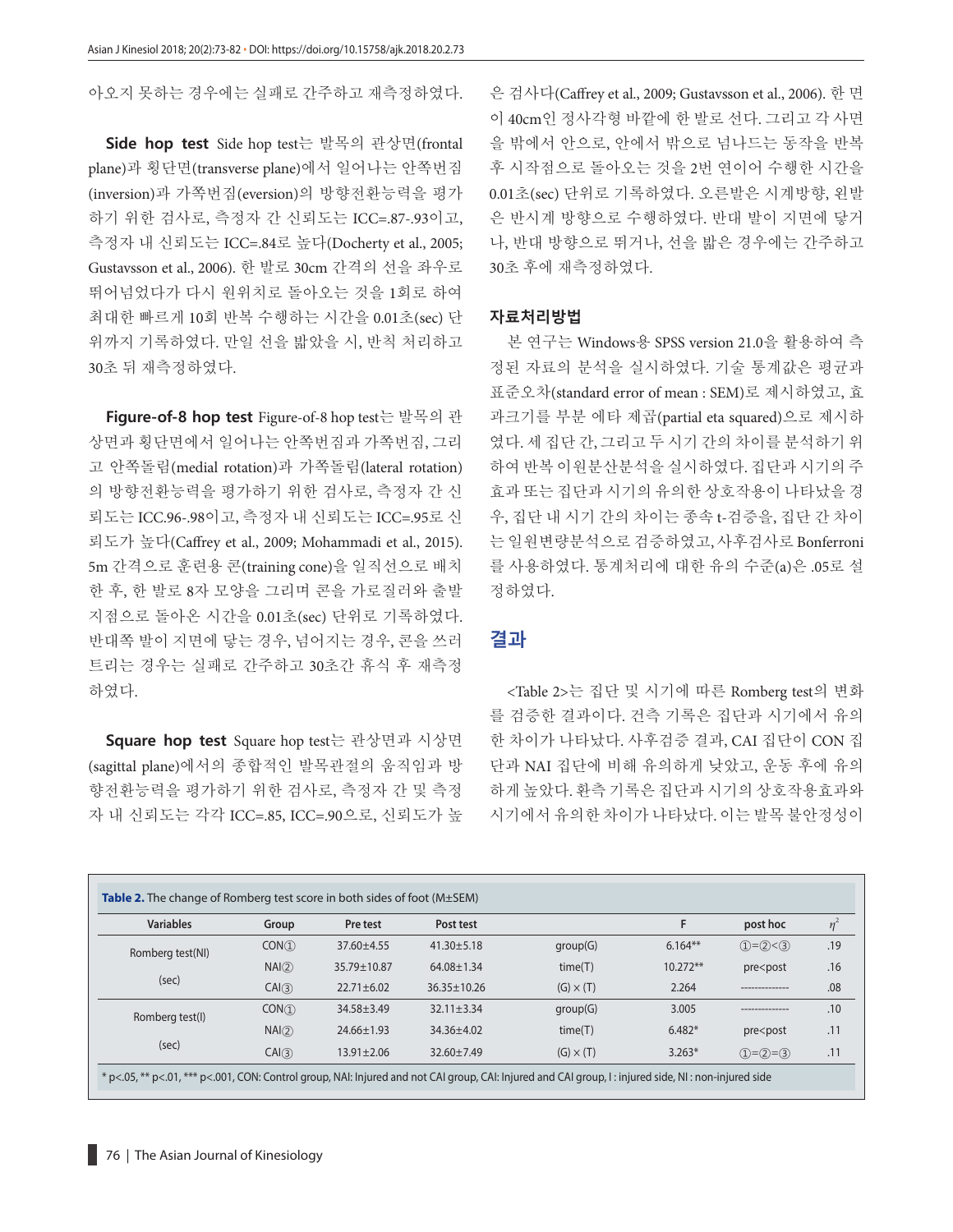| <b>Variables</b>             | Group  | Pre test         | Post test        |                  | F.        | post hoc                              | $\eta^2$ |
|------------------------------|--------|------------------|------------------|------------------|-----------|---------------------------------------|----------|
| Y-balance test 1(NI)         | CON(1) | 73.76±1.30       | 74.20±1.16       | group(G)         | 16.695*** | $(1) < (2) = (3)$                     | .38      |
| (cm)                         | NAQ    | 83.04±0.15       | 85.32±0.80       | time(T)          | 1.111     |                                       | .02      |
|                              | CAI(3) | 81.70±2.79       | 83.93±3.25       | $(G) \times (T)$ | 0.148     |                                       | .01      |
| Y-balance test 1(I)<br>(cm)  | CON(1) | 74.18±1.66       | 73.03±1.80       | group(G)         | 21.758*** | (1) < (3) < (2)                       | .45      |
|                              | NA(2)  | 79.27±0.43       | 83.90±0.97       | time(T)          | 2.467     |                                       | .04      |
|                              | CA(3)  | 76.57±0.95       | 77.75±0.89       | $(G) \times (T)$ | 2.871     |                                       | .10      |
| Y-balance test 2(NI)<br>(cm) | CON(1) | $90.26 \pm 2.19$ | $95.81 \pm 1.89$ | group(G)         | $5.258**$ | $(1)=(2)>(3)$                         | .16      |
|                              | NAQ    | 89.44±0.71       | 89.40±1.05       | time(T)          | $4.221*$  | pre <post< td=""><td>.07</td></post<> | .07      |
|                              | CAI(3) | 81.57±4.07       | 88.50±3.18       | $(G) \times (T)$ | 1.117     |                                       | .04      |
| Y-balance test 2(I)<br>(cm)  | CON(1) | 88.62±1.81       | 91.38±1.44       | group(G)         | $7.117**$ | $(1)=(2)>(3)$                         | .21      |
|                              | NA(2)  | 86.48±1.53       | 89.79±0.37       | time(T)          | 5.446*    | pre <post< td=""><td>.09</td></post<> | .09      |
|                              | CAI(3) | 79.55±2.67       | 85.38±3.32       | $(G) \times (T)$ | 0.308     |                                       | .01      |
|                              | CON(1) | 91.88±3.24       | 92.88±3.28       | group(G)         | 7.190**   | $(1) > (2) = (3)$                     | .21      |
| Y-balance test 3(NI)<br>(cm) | NAQ    | 84.42±0.27       | $86.68 \pm 1.17$ | time(T)          | 1.827     |                                       | .03      |
|                              | CAI(3) | 79.36±3.11       | 85.13±3.50       | $(G) \times (T)$ | 0.411     |                                       | .02      |
|                              | CON(1) | 93.50±2.92       | 93.76±2.89       | group(G)         | 13.175*** | $(1) > (2) = (3)$                     | .33      |
| Y-balance test 3(I)          | NA(2)  | 80.10±1.75       | 85.56±2.05       | time(T)          | 4.284*    | pre <post< td=""><td>.07</td></post<> | .07      |
| (cm)                         | CAI(3) | 75.66±2.92       | 84.20±3.86       | $(G) \times (T)$ | 1.108     |                                       | .04      |

클수록 정적 평형성이 낮은 것을 의미한다.

<Table 3>는 집단 및 시기에 따른 Y-balance test의 변화 를 검증한 결과이다. 전방 기록은 건측과 환측 모두 집단 에서 통계적으로 유의하게 나타났다. 사후검증 결과, 전 방에서는 CON 집단이 NAI 집단과 CAI 집단에 비해 기록 이 유의하게 낮았다. 후내측 기록은 건측과 환측 모두 집 단과 시기에서 통계적으로 유의하게 나타났다. 사후검증 결과, 후내측에서는 CAI 집단이 CON 집단과 NAI 집단에 비해 기록이 유의하게 낮았으며, 운동 후에 유의하게 높 아진 것으로 나타났다. 후외측 기록은 건측에서는 집단 에서, 환측에서는 집단과 시기에서 유의한 차이를 보였 다. 사후검증 결과, 건측과 환측에서는 CON 집단이 NAI 집단과 CAI 집단에 비해 기록이 유의하게 높았으며, 환측

에서는 운동 후에 유의하게 향상된 것으로 나타났다. 이 는 발목 불안정성이 클수록 하지 후내측 및 후외측의 동 적 평형성의 저하가 나타나는 것을 의미한다.

<Table 4>는 집단 및 시기에 따른 Side hop test의 변화를 검증한 결과이다. 건측과 환측 기록 모두 집단에서만 유 의한 차이가 나타났다. 사후검증 결과, CAI 집단이 CON 집단과 NAI 집단에 비해 기록이 유의하게 높았다.

<Table 5>는 집단 및 시기에 따른 Figure-of-8 hop test의 변화를 검증한 결과이다. 건측 기록은 집단과 시기에서 유의한 차이가 나타났고, 환측 기록은 집단에서만 유의한 차이가 나타났다. 사후검증 결과, 건측에서는 CAI 집단이 CON 집단과 NAI 집단에 비해 높았으며, 운동 후에 유의 하게 낮았다. 환측에서는 CON 집단이 NAI 집단과 CAI 집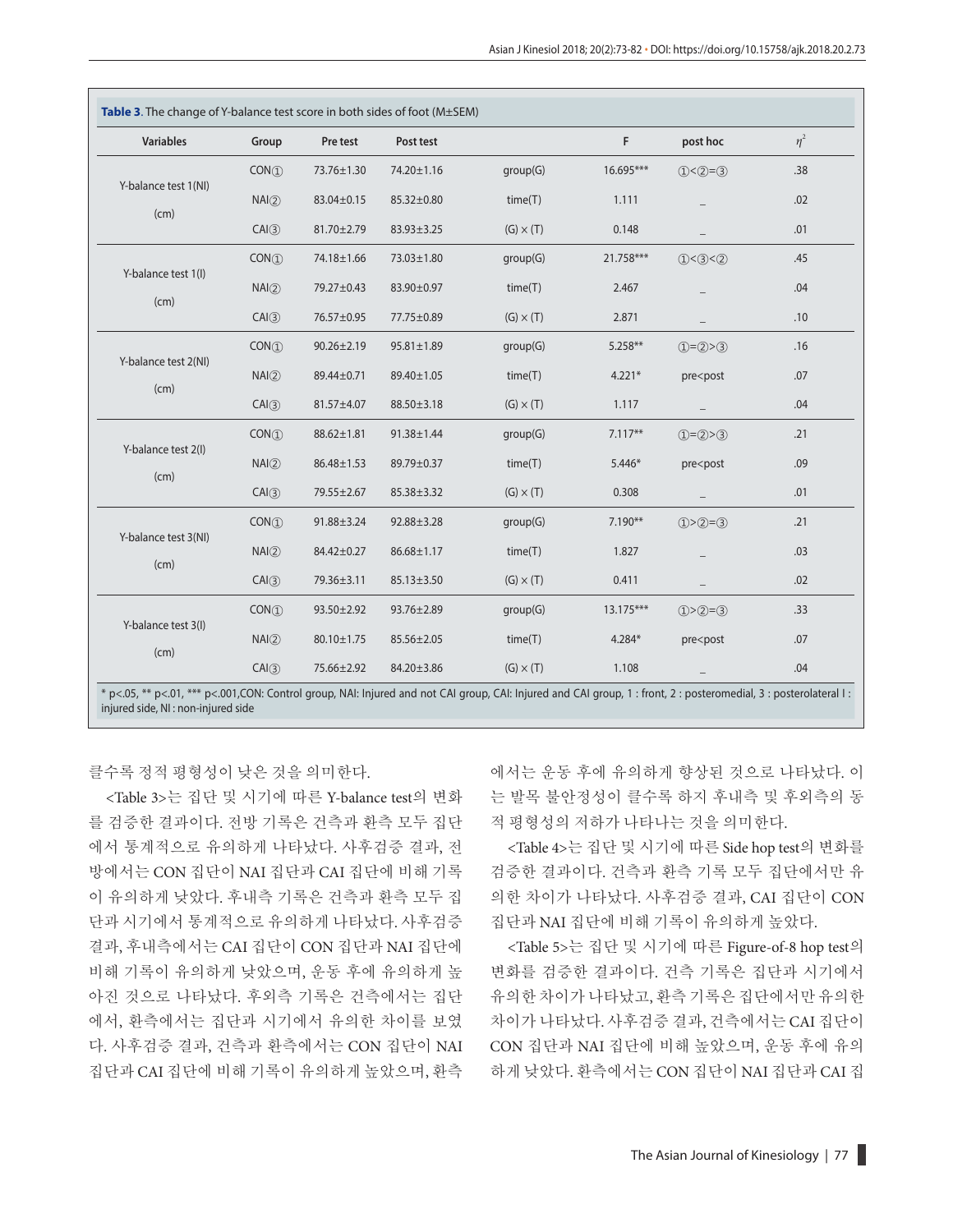|                   |                  | <b>Table 4.</b> The change of Side hop test score in both sides of foot $(M \pm SEM)$ |                  |                  |                 |                 |          |
|-------------------|------------------|---------------------------------------------------------------------------------------|------------------|------------------|-----------------|-----------------|----------|
| <b>Variables</b>  | Group            | Pre test                                                                              | Post test        |                  |                 | post hoc        | $\eta^2$ |
| Side hop test(NI) | CON(1)           | $9.55 \pm 0.12$                                                                       | $9.54 \pm 0.28$  | group(G)         | 15.462***       | $(1)=(2)$ < 3   | .36      |
|                   | NAI(2)           | $9.82 \pm 0.86$                                                                       | $10.00 \pm 0.19$ | time(T)          | 0.214           | --------------- | .00      |
| (sec)<br>CA(3)    | $11.61 \pm 0.41$ | $11.05 \pm 0.62$                                                                      | $(G) \times (T)$ | 0.633            | --------------- | .02             |          |
| Side hop test(I)  | CON(1)           | $9.98 \pm 0.38$                                                                       | $10.01 \pm 0.32$ | group(G)         | 12.889***       | $(1)=(2)$ < 3   | .32      |
|                   | NAI(2)           | $9.86 \pm 0.63$                                                                       | $9.49 + 0.60$    | time(T)          | 3.679           | --------------- | .06      |
| (sec)             | CAI(3)           | $13.16 \pm 1.07$                                                                      | $11.06 \pm 0.48$ | $(G) \times (T)$ | 2.362           |                 | .08      |

| <b>Variables</b>         | Group  | Pre test        | Post test       |                  |             | post hoc          | $\eta$ <sup>-</sup> |
|--------------------------|--------|-----------------|-----------------|------------------|-------------|-------------------|---------------------|
| Figure-of-8 hop test(NI) | CON(1) | $6.33 \pm 0.18$ | $6.03 \pm 0.14$ | group(G)         | $9.965***$  | $(1)=(2) < (3)$   | .27                 |
|                          | NAI(2) | $7.20 \pm 0.11$ | $6.21 \pm 0.77$ | time(T)          | $11.620***$ | pre>post          | .18                 |
| (sec)<br>CA(3)           |        | $7.92 \pm 0.56$ | $6.90 \pm 0.29$ | $(G) \times (T)$ | 1.095       | --------------    | .04                 |
| Figure-of-8 hop test(I)  | CON(1) | $6.33 \pm 0.12$ | $6.36 \pm 0.22$ | group(G)         | $10.180***$ | $(1) < (2) = (3)$ | .27                 |
|                          | NAI(2) | $7.16 \pm 0.10$ | $6.62 \pm 0.93$ | time(T)          | 2.661       | ---------------   | .05                 |
| (sec)                    | CAI(3) | $7.45 \pm 0.26$ | $7.12 \pm 0.34$ | $(G) \times (T)$ | 0.938       | ----------------  | .03                 |

| <b>Variables</b>    | Group  | Pre test        | Post test       |                  |           | post hoc        | $\eta^2$ |
|---------------------|--------|-----------------|-----------------|------------------|-----------|-----------------|----------|
| Square hop test(NI) | CON(1) | 7.39±0.54       | $7.23 \pm 0.17$ | group(G)         | 15.274*** | (1) < (2) < (3) | .36      |
|                     | NAI(2) | $8.17 \pm 0.21$ | $7.59 \pm 0.21$ | time(T)          | $6.017*$  | pre>post        | .10      |
| (sec)               | CAI(3) | $8.76 \pm 0.30$ | $8.22 \pm 0.33$ | $(G) \times (T)$ | 0.607     | --------------  | .02      |
| Square hop test(I)  | CON(1) | $7.59 \pm 0.16$ | $7.41 \pm 0.16$ | group(G)         | 21.788*** | $(1)=(2) < (3)$ | .45      |
|                     | NAI(2) | $8.06 \pm 0.13$ | $7.65 \pm 0.14$ | time(T)          | $9.326**$ | pre>post        | .15      |
| (sec)               | CAI(3) | $9.24 \pm 0.37$ | $8.33 \pm 0.13$ | $(G) \times (T)$ | 1.712     |                 | .06      |

단에 비해 유의하게 낮았다.

<Table 6>는 집단 및 시기에 따른 Square hop test의 변화 를 검증한 결과이다. 건측과 환측 기록 모두 집단과 시기 에서 유의한 차이가 나타났다. 사후검증 결과, 건측에서 는 CON 집단, NAI 집단, CAI 집단 순으로 기록이 유의하 게 낮았고, 환측에서는 CAI집단이 CON집단과 NAI 집단 에 비해 기록이 유의하게 높았다. 또한, 건측과 환측 모두 운동 전보다 운동 후에 기록이 유의하게 낮았다.

## **논 의**

기능적 수행능력이란 다방향으로 협응된 움직임을 가

능하게 하는 능력으로 관절의 근력, 유연성, 평형성, 그리 고 고유수용성 감각 등의 종합적인 기능이 연관된다(Demeritt et al., 2002). 특히, 발목의 기능적 수행능력은 주로 정적 평형성 검사(예: Romberg test), 동적 평형성 검사(예: Y-balance test), 한 발로 정해진 구간을 뛰는 형태의 호프 테스트(hop test)를 통해 평가한다(Sharma et al., 2011).

Caffrey et al. (2009)은 네 가지 hop test (6-meter crossover hop test, side hop test, figure-of-8 hop test, square hop test)를 통해 발목의 불안정성 집단과 안정성 집단을 비교한 결 과, 불안정성 집단에서 기능적 결함이 나타난다고 하였 으며, 건측과 환측의 기능적 수행능력의 비교에서는 유의 한 차이가 나타나지 않는다고 보고하였다. Witchalls et al.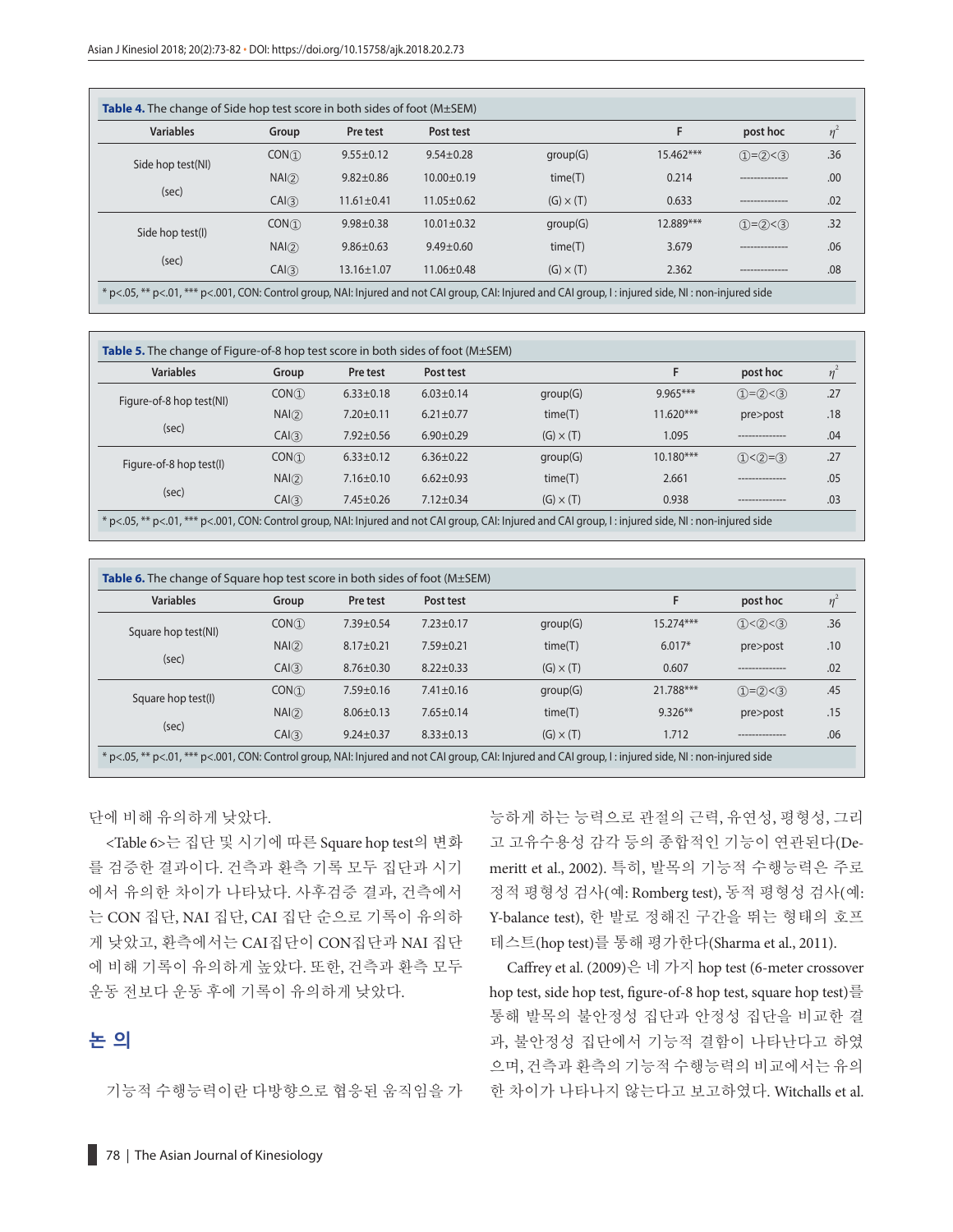(2013)은 다른 형태의 기능적 수행능력 검사(dorsiflexion lunge test, hop-and hold landing stability test, hexagon hop test, joint position sense test)를 통해, 발목의 안정성이 낮 을수록 운동 감각의 기능적 저하가 확연히 드러난다고 하 였다.

본 연구에서는, 발목의 손상 여부와 불안정성 정도에 따른 발목의 기능적 수행능력을 측정한 결과, 발목이 불 안정할수록 기능적 수행능력이 떨어지는 양상이 나타났 다(side hop test를 제외한 모든 검사에서 차이가 나타났 다). 건측과 환측의 유의한 차이도 나타나지 않아(p>.05) 선행연구의 결과와 일치하였다. Cho et al. (2010)은 운동 학적 변인들의 분석을 통해 FAI 환자들은 기능적 동작을 수행하는 과정에서 발목, 무릎, 그리고 엉덩 관절의 움직 임에 제한을 받아 충분한 충격 흡수를 하지 못한다고 하 였다. Ferger et al. (2015)은 기능적 수행능력 검사(Romberg test, y-balance test, modified side hop test, forward lunge)  $\hat{\tau}$ 행 시 하지 근육(앞정강근, 긴종아리근, 가쪽 장딴지근, 넙 다리곧은근, 넙다리두갈래근, 중간볼기근)의근활성도를 측정하여, 발목 불안정성 환자의 근활성도가 현저히 감소 하는 것을 보고하였다. 또한, 발목 불안정성에 따른 운동 제어 능력의 감소는 운동 동원 패턴의 변화를 초래한다 고 하였다. Gutierrez et al. (2012)은 발목 불안정성에 따라 착지 동작 시에 근육의 패턴을 분석하여 발목의 불안정 성이 있는 집단에서는 긴종아리근의 활성도가 증가하고, 발목의 불안정성이 없는 집단에서는 앞정강근의 근활성 도가 증가하는 것을 발견하였다. 운동 제어 능력의 회복 과 향상을 위해서는 중추신경계의 정보 전달을 담당하는 고유수용성 감각의 강화가 요구되며(Riemann & Lephart, 2002), 기능적 수행능력의 평가를 통해 알 수 있다. 즉, 발 목의 기능적 수행능력은 근신경계 조절 능력의 개선을 위 한 중요한 척도이므로, 발목 손상에 대한 재활 프로그램 을 적용하는 초기부터 기능적 수행능력의 회복은 필수적 으로 고려되어야 한다. 발목의 불안정성 정도를 더 정확 하게 파악하기 위해서는 일반인의 정상수치(baseline value)와의 비교가 요구되며, 이를 위해서는 정상인의 평균 적인 기능적 수행능력에 대한 다양한 표본이 요구된다.

만성 발목 불안정성 환자들의 재활의 최종 목표는 부 상을 당하기 전과 동일하거나, 그 이상의 발목 관절의 기 능을 회복하는 것이다(Seung Hee & Shin Eon, 2011). 특히, FAI 환자들은 발목 외측 인대의 반복적인 상해에 따른 후 유증으로 인해 통증, 관절가동범위(ROM)의 제한(Drewes et al., 2009), 휘청거림과 같이 주관적으로 불안정한 느낌 을 경험하게 된다(Hertel, 2000). 재활의 효과를 파악하는 것은 상해의 예방과 기능적 회복을 위해 필수적이며, 이 를 제대로 파악하기 위해서는 단순한 정적 자세의 분석보 다는 움직임이 포함된 기능적 수행능력의 측면에서의 분 석이 이루어져야 한다(Feger et al., 2014).

본 연구의 결과는, 트램폴린 운동과 같은 불안정한 지 지면에서의 재활 운동이 자세 유지 및 조절 능력을 증진 시키고, 감마 운동신경원을 자극하여 근방추의 민감성 을 증가시켜 균형 능력을 향상시킨다는 선행 연구 결과 (Granacher et al., 2006; Lim et al., 2010)와 부합하여, 트램폴 린 운동이 FAI를 가지고 있는 피험자의 정적 평형성과 동 적 평형성을 향상시켰다(Cha & Kim, 2009). 그리고 건측 과 환측에서 모두 유의한 향상이 일어났다는 점에서 본 연구의 트램폴린 운동 프로그램은 발목의 회복에 그치지 않고 발목 손상을 예방하는 효과까지 있는 것으로 사료 된다.

Plisky et al. (2006)은 Y-balance test를 통해 여자 고등학 생 농구선수들의 양발의 후방 안정성을 평가하였다. 그 결과 양발의 차이가 4cm 이상일 경우에는 상해 위험이 2.5 배나 높아진다고 하였다. 본 연구에서 실험군(NAI 집단, CAI 집단)의 Y-balance test 후외측에서 건측과 환측의 운 동 전의 평균 차이는 각각 4.32cm, 3.70cm였다. 트램폴린 운동 후, 건측과 환측의 평균 차이는 각각 1.12cm, 0.93cm 로 실험군의 후방 안정성은 개선된 것으로 해석할 수 있 다. 또한, 이와 같은 결과는 트램폴린 운동이 근력, 평형성, 고유수용성 감각 등을 종합적으로 발달시켜 발목 관절의 외측에서 일어나는 부상의 가능성을 감소시키는 효과가 있는 것으로 사료된다.

선행 연구에서는 발목 재활을 위한 운동 프로그램의 기간으로 2주(Hoch et al., 2012), 4주(Hale et al., 2007), 6주 (Sefton et al., 2011), 8주(Lee & Lin, 2008) 이상의 운동을 실 시할 것을 권고하는 등 다양한 의견이 존재한다. 하지만, 많은 연구들이 운동 선수들을 대상으로 하거나, 발목 불 안정성 정도에 따른 비교보다는 발목 불안정성 여부만을 고려하는 제한점을 보여왔고, 특정 운동을 어느 정도 수 행해야 하는지가 확실하지 않기에 그에 대한 논의가 필요 하다(Doherty et al., 2017).

본 연구에서는 트램폴린 운동 중에 강도를 개인에게 알맞도록 조절하고, 발목의 추가 손상을 예방하기 위하 여 운동을 시작하는 시점부터 모든 피험자에게 운동 자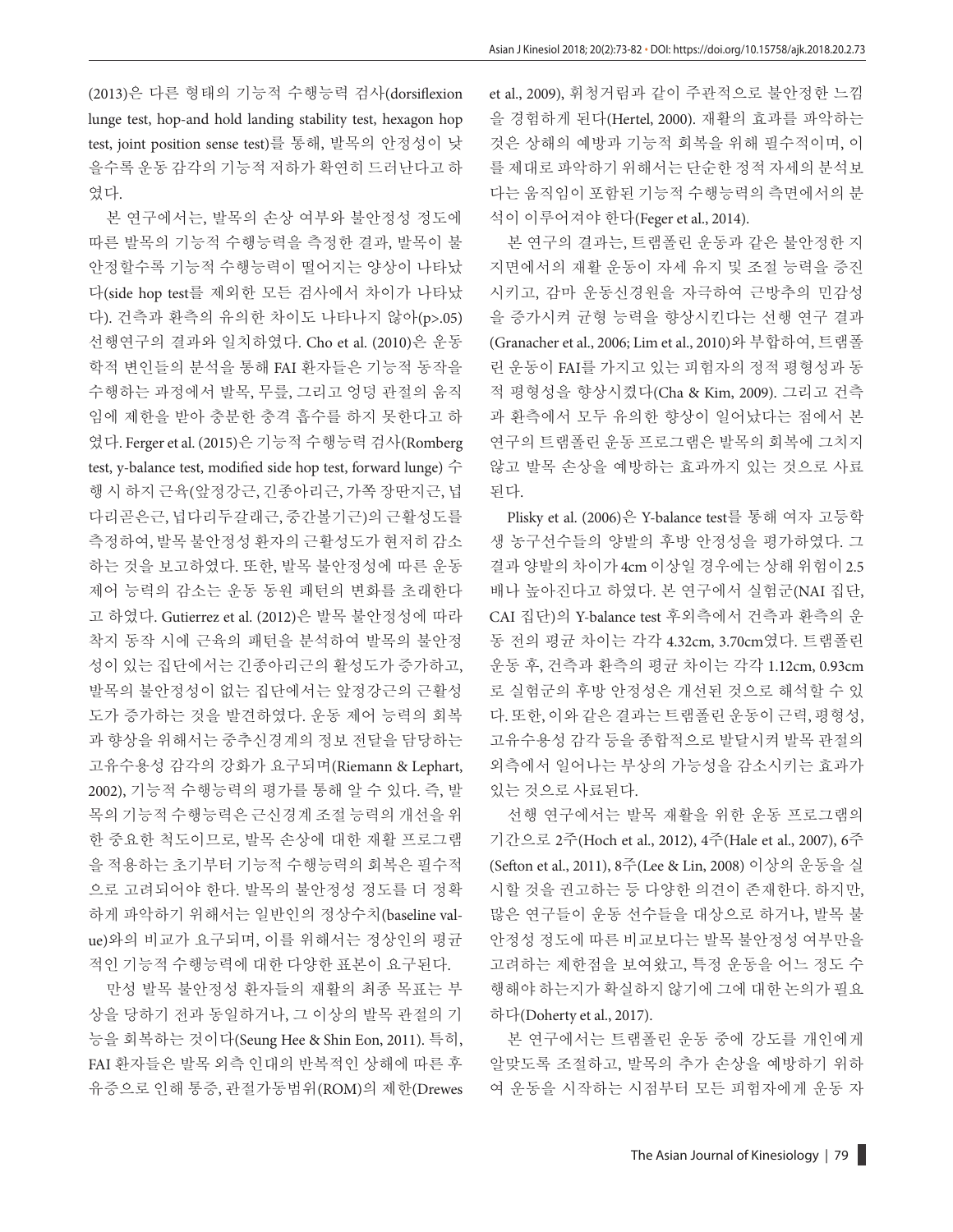각도(RPE)를 그리고 운동 중에 환측의 통증이 있다고 응 답한 모든 피험자에게는 시각 통증 척도(VAS)를 이용하 여 평가하였다. 그 결과, 운동 중에 피험자들이 평균적으 로 느끼는 강도는 1주차에 저강도(10.69)에서 6주차에는 중등강도(13.25)에 해당하였고, 평균적인 통증은 1주차에 는 약한 통증(2.63), 6주차에는 약한 통증 (1.6)으로, 통증 과 손상을 유발하지 않는 가벼운 수준임을 알 수 있었다 (data not shown). 이에 따라 6주 간의 트램폴린 운동은 그 운동강도가 점증적으로 높아진다고 할지라도, 발목 관절 에 충격을 줄이면서 재손상을 방지하는 효과가 있는 것으 로 볼 수 있으며, 발목 관절의 종합적인 기능적 수행능력 을 증진시키는데 적절한 강도의 운동이라고 할 수 있다.

특히, Square hop test를 제외한 모든 검사에서 정상인 과 비슷한 수준으로 회복된 것은 단순히 기능적 수행능 력의 향상만 일어난 것이 아니고, 재활의 최종 목표에 근 접하게 달성한 것으로 해석될 수 있으며, 본 연구에서 실 시한 6주라는 운동 기간은 발목 손상의 회복에 적합한 것 으로 사료된다.

## **결론**

6주간의 트램폴린 운동은 정적 평형성과 동적 평형성 을 포함한 발목의 종합적인 기능적 수행능력을 효과적으 로 개선시키며, 발목의 불안정성 정도에 따라 유의한 차 이가 있는 것으로 나타났다. 운동 후에는 대부분의 검사 에서 정상인의 수준까지 회복되는 것을 보여, 트램폴린 운동이 기능적 발목 불안정성이 있는 환자들의 재활에 긍 정적인 역할을 하였다고 할 수 있다. 후속 연구에서는 근 활성도 평가를 통해 발목 관절에 영향을 미치는 근육의 기능 및 기능적 수행능력과의 관계에 대한 분석이 이루 어져야 할 것이다.

#### **Conflicts of Interest**

The authors declare no conflict of interest.

#### **References**

Balduini, F., & Tetzlaff, J. (1982). Historical perspectives on injuries of the ligaments of the ankle. Clinics in Sports Medicine, 1(1), 3-12.

- Caffrey, E., Docherty, C. L., Schrader, J., & Klossnner, J. (2009). The ability of 4 single-limb hopping tests to detect functional performance deficits in individuals with functional ankle instability. Journal of Orthopaedic & Sports Physical Therapy, 39(11), 799-806.
- Cha, S., & Kim, J. (2009). The effect of balance on functional ankle stability with ankle sprained patients. Health & Sports Medicine, 11(11), 73-83.
- Cho, J. H., Kim, K. H., Lee, H. D., & Lee, S. C. (2010). Effects of rehabilitation duration on lower limb joints biomechanics during drop landing in athletes with functional ankle instability. Korean Journal of Sport Biomechanics, 20(4), 395-406.
- Demeritt, K. M., Shultz, S. J., Docherty, C. L., Gansneder, B. M., & Perrin, D. H. (2002). Chronic ankle instability does not affect lower extremity functional performance. Journal of Athletic Training, 37(4), 507.
- Docherty, C. L., Arnold, B. L., Gansneder, B. M., Hurwitz, S., & Gieck, J. (2005). Functional-performance deficits in volunteers with functional ankle instability. Journal of Athletic Training, 40(1), 30.
- Doherty, C., Bleakley, C., Delahunt, E., & Holden, S. (2017). Treatment and prevention of acute and recurrent ankle sprain: an overview of systematic reviews with meta-analysis. British Journal of Sports Medicine, 51(2), 113-125.
- Drewes, L. K., McKeon, P. O., Kerrigan, D. C., & Hertel, J. (2009). Dorsiflexion deficit during jogging with chronic ankle instability. Journal of Science and Medicine in Sport, 12(6), 685-687.
- Eils, E., & Rosenbaum, D. (2001). A multi-station proprioceptive exercise program in patients with ankle instability. Medicine & Science in Sports & Exercise, 33(12), 1991- 1998.
- Feger, M. A., Donovan, L., Hart, J. M., & Hertel, J. (2014). Lower extremity muscle activation during functional exercises in patients with and without chronic ankle instability. PM&R, 6(7), 602-611.
- Feger, M. A., Donovan, L., Hart, J. M., & Hertel, J. (2015). Lower extremity muscle activation in patients with or without chronic ankle instability during walking. Journal of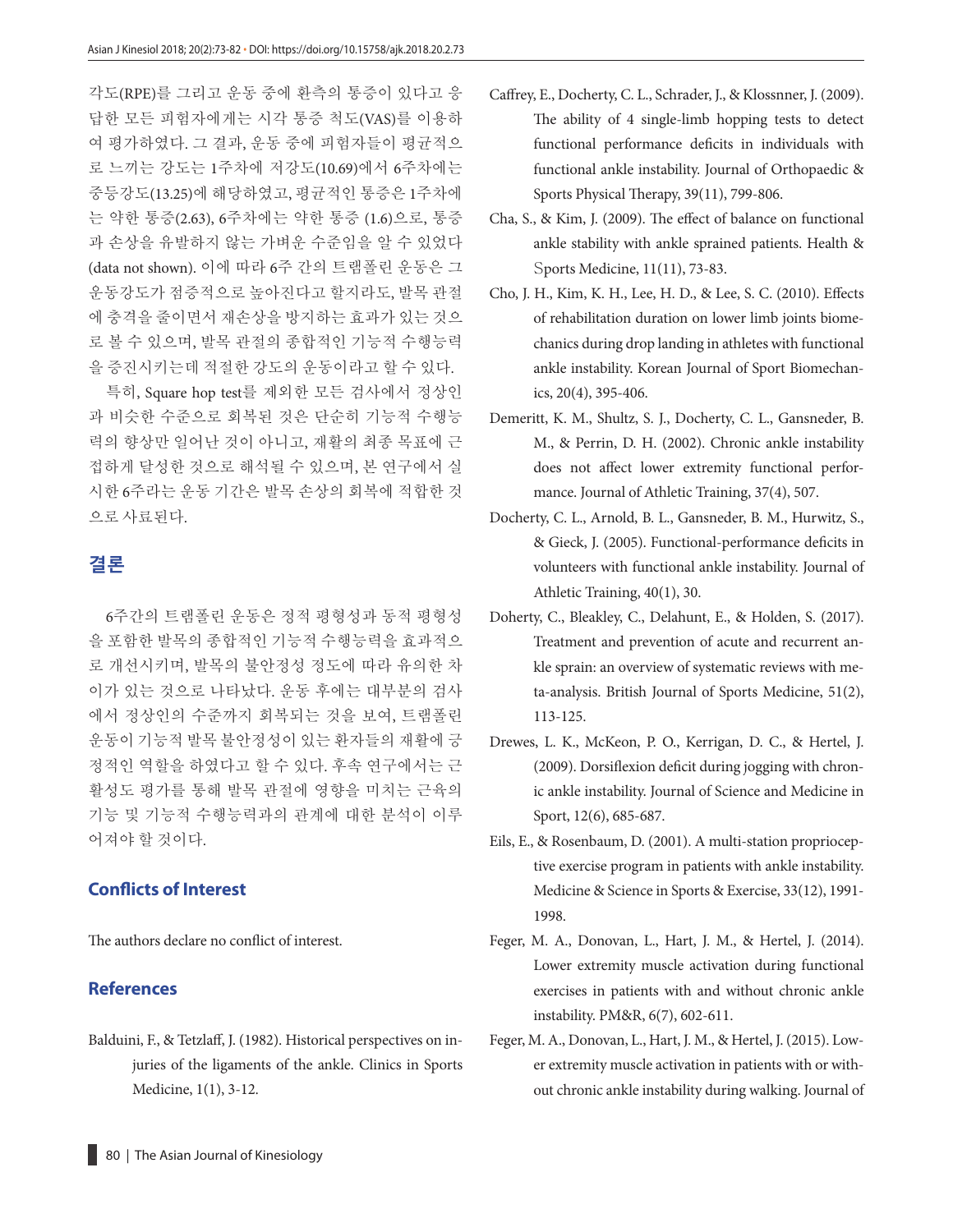Athletic Training, 50(4), 350-357.

- Franchignoni, F., Tesio, L., Martino, M., & Ricupero, C. (1998). Reliability of four simple, quantitative tests of balance and mobility in healthy elderly females. Aging-Clinical and Experimental Research, 10(1), 26-31.
- Gerber, J. P., Williams, G. N., Scoville, C. R., Arciero, R. A., & Taylor, D. C. (1998). Persistent disability associated with ankle sprains: a prospective examination of an athletic population. Foot & Ankle International, 19(10), 653- 660. doi:10.1177/107110079801901002
- Granacher, U., Gollhofer, A., & Strass, D. (2006). Training induced adaptations in characteristics of postural reflexes in elderly men. Gait & Posture, 24(4), 459-466.
- Gribble, P. A., Bleakley, C. M., Caulfield, B. M., Docherty, C. L., Fourchet, F., Fong, D. T. P., & McKeon, P. O. (2016). 2016 Consensus statement of the international ankle consortium: prevalence, impact and long-term consequences of lateral ankle sprains. British Journal of Sports Medicine, bjsports-2016-096188.
- Gribble, P. A., Delahunt, E., Bleakley, C., Caulfield, B., Docherty, C., Fourchet, F., & Kaminski, T. (2014). Selection criteria for patients with chronic ankle instability in controlled research: a position statement of the international ankle consortium. British Journal of Sports Medicine, 48(13), 1014-1018.
- Gustavsson, A., Neeter, C., Thomeé, P., Silbernagel, K. G., Augustsson, J., Thomeé, R., & Karlsson, J. (2006). A test battery for evaluating hop performance in patients with an ACL injury and patients who have undergone ACL reconstruction. Knee Surgery, Sports Traumatology, Arthroscopy, 14(8), 778-788.
- Gutierrez, G. M., Knight, C. A., Swanik, C. B., Royer, T., Manal, K., Caulfield, B., & Kaminski, T. W. (2012). Examining neuromuscular control during landings on a supinating platform in persons with and without ankle instability. The American Journal of Sports Medicine, 40(1), 193- 201.
- Hale, S. A., Hertel, J., & Olmsted-Kramer, L. C. (2007). The effect of a 4-week comprehensive rehabilitation program on postural control and lower extremity function in individuals with chronic ankle instability. Journal of

Orthopaedic & Sports Physical Therapy, 37(6), 303-311.

- Hertel, J. (2000). Functional instability following lateral ankle sprain. Sports Medicine, 29(5), 361-371.
- Hoch, M. C., Andreatta, R. D., Mullineaux, D. R., English, R. A., Medina McKeon, J. M., Mattacola, C. G., & McKeon, P. O. (2012). Two-week joint mobilization intervention improves self-reported function, range of motion, and dynamic balance in those with chronic ankle instability. Journal of Orthopaedic Research, 30(11), 1798-1804.
- Kaminski, T. W., Buckley, B., Powers, M., Hubbard, T., & Ortiz, C. (2003). Effect of strength and proprioception training on eversion to inversion strength ratios in subjects with unilateral functional ankle instability. British Journal of Sports Medicine, 37(5), 410-415.
- Khasnis, A., & Gokula, R. (2003). Romberg's test. Journal of Postgraduate Medicine, 49(2), 169.
- Kidgell, D. J., Horvath, D. M., Jackson, B. M., & Seymour, P. J. (2007). Effect of six weeks of dura disc and mini-trampoline balance training on postural sway in athletes with functional ankle instability. Journal of Strength and Conditioning Research, 21(2), 466.
- Lee, A. J., & Lin, W.-H. (2008). Twelve-week biomechanical ankle platform system training on postural stability and ankle proprioception in subjects with unilateral functional ankle instability. Clinical Biomechanics, 23(8), 1065-1072.
- Lentell, G., Baas, B., Lopez, D., McGuire, L., Sarrels, M., & Snyder, P. (1995). The contributions of proprioceptive deficits, muscle function, and anatomic laxity to functional instability of the ankle. Journal of Orthopaedic and Sports Physical Therapy, 21(4), 206-215. doi:10.2519/ jospt.1995.21.4.206
- Lim, S. W., Kim, S. H., Kim, Y. N., Doo, Y. T., Seo, S. K., Hwang, T. Y., & Yoon, S. W. (2010). The effect of balance training on balance ability and ankle joint muscle activity. Journal of the Korean Academy of Clinical Electrophysiology, 8(2), 13-18.
- Mascaro, T. B., & Swanson, L. E. (1994). Rehabilitation of the foot and ankle. The orthopedic clinics of North America, 25(1), 147-160.
- McKay, G. D., Goldie, P. A., Payne, W. R., & Oakes, B. W. (2001).